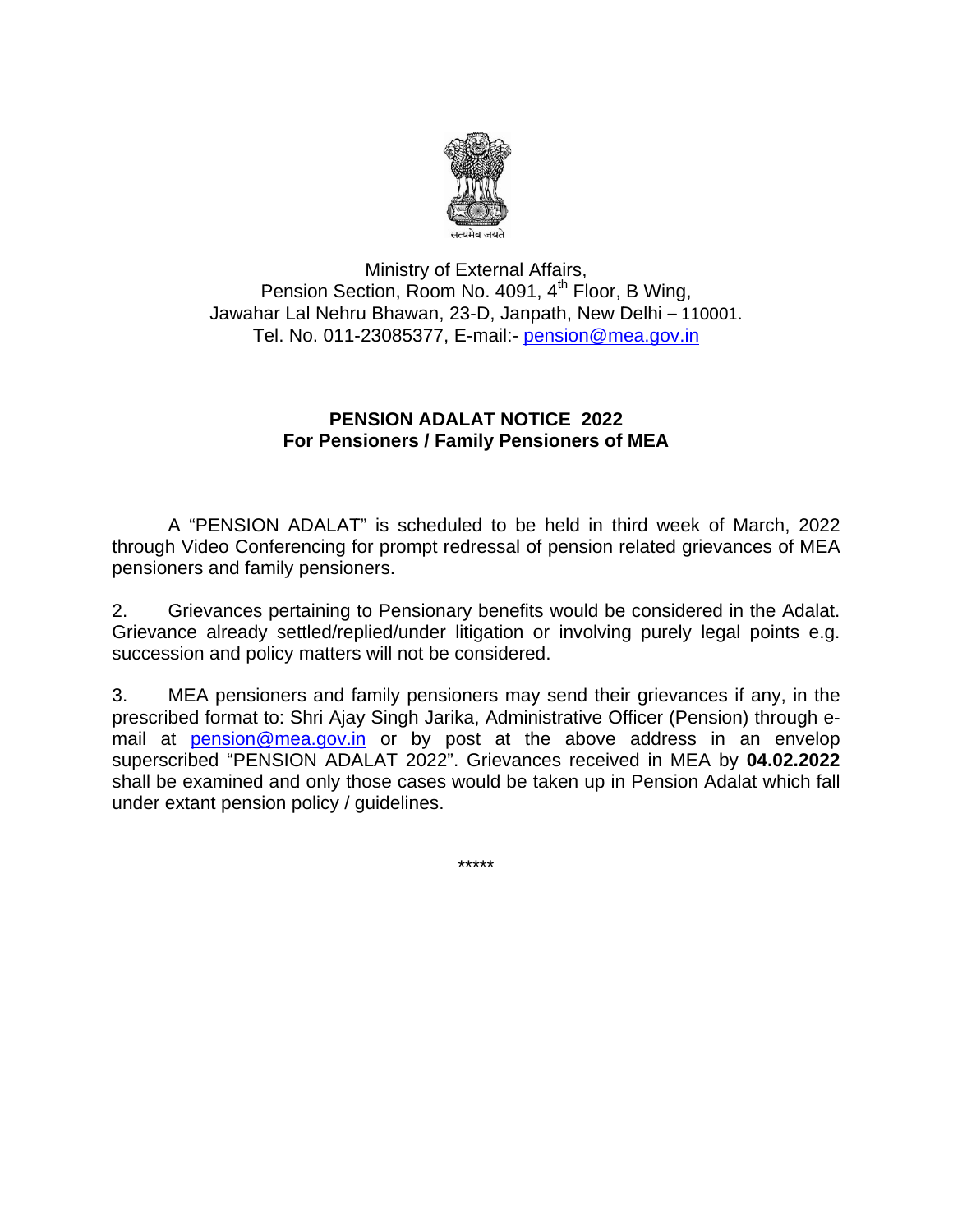

## **Ministry of External Affairs<br>New Delhi**

## **Grievance Registration Form** (For Pension Adalat 2022)

| 1. | <b>Complainant Name:-</b>                                       |
|----|-----------------------------------------------------------------|
| 2. | <b>Contact Details</b><br>(Address, Mobile, email)              |
|    |                                                                 |
| 3. | PPO No. & Dated<br>(Copy to be attached)                        |
| 4. | Name of Pensioner / F. P.                                       |
| 5. | <b>Last Post Held</b>                                           |
| 6. | Date of Retirement                                              |
| 7. | <b>Grievance Details</b><br>(use additional sheet, if required) |
|    |                                                                 |

Place:

Signature

 $\overline{\text{Date}}$  :

Name

Note:- Please provide complete information to facilitate quick redressal of grievance.